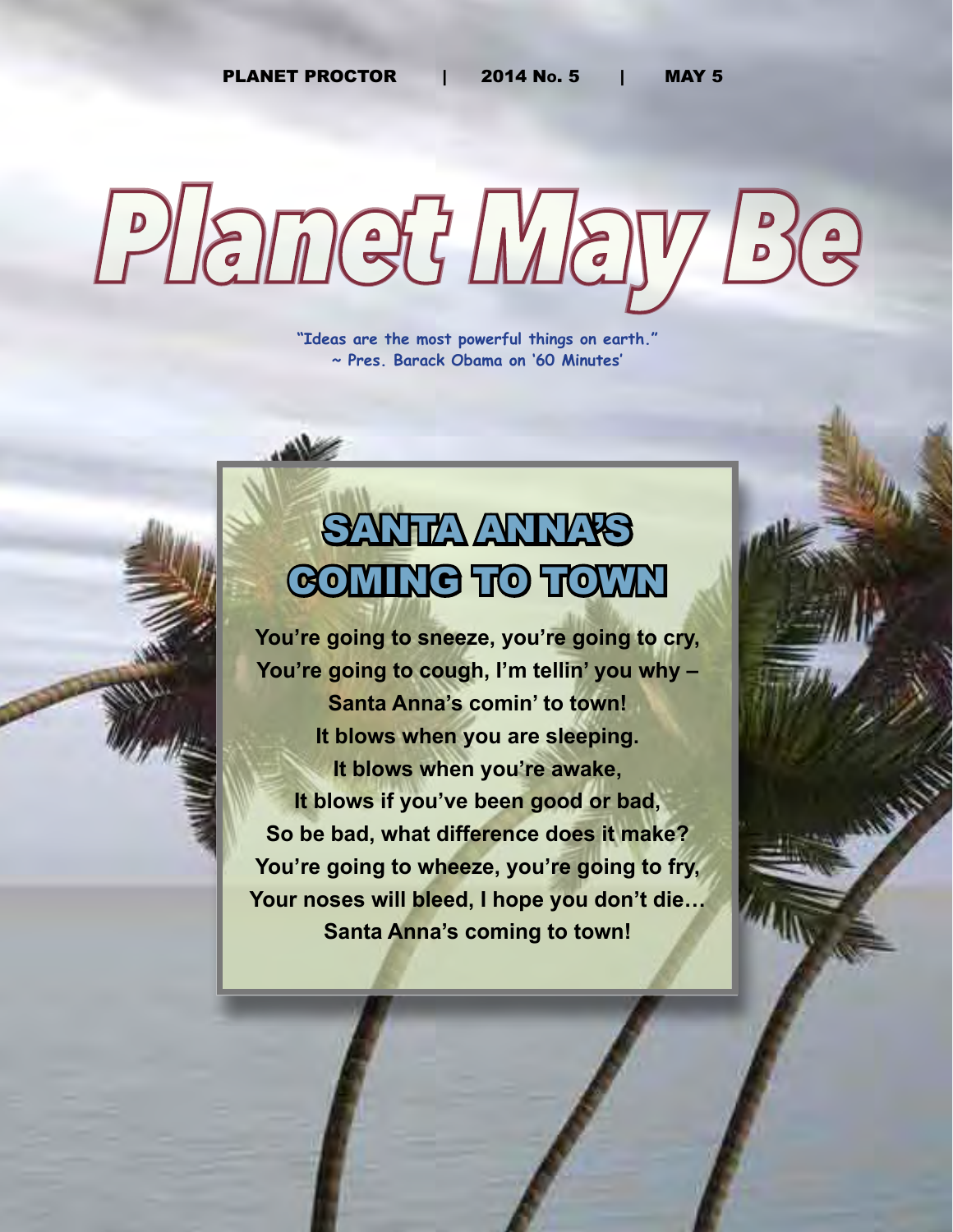"I pay no attention whatever to anybody's praise or blame. I simply follow my own feelings." ~ **Wolfgang Amadeus Mozart**

#### BEGGAR IS BETTER?

"Corporations have no consciences, no beliefs, no feelings, no thoughts, no desires. Corporations help structure and facilitate the activities of human beings, to be sure, and their 'personhood' often serves as a useful legal fiction. But they are not themselves members of We The People by whom and for whom our Constitution was established."

So observed Supreme Court Justice **John Paul Stevens** in 2010.

"I am free, no matter what rules surround me. If I find them tolerable, I tolerate them. If I find them too obnoxious, I break them. I am free because I know that I alone am morally responsible for everything I do." ~ **Robert A. Heinlein**

*Aluthonlla* 

because you could make them into fried chicken. She sent me back to the principal's office. He laughed, and told me not to do it again.

I don't understand. My parents taught me to be honest, but my teacher doesn't like it when I am. Today, my teacher asked me to tell her what famous person I admired most, so I told her, "Colonel Sanders."

Guess where I am now...

"Imagination is but another word for super intelligence." ~ **Edgar Rice Burroughs**

#### LOST IN CYBERSPACE

I had a really fun podcast interview on **Stage Time** recently with comic juggernaut **Steven Allen Green** and his clever co-host, **Ash Fisher**. **[GIVE IT A LISTEN](http://www.fccfreeradio.com/?p=15187)**, and I guarantee you'll tune in again. Thanks, Steven!

And my wife's lovely, funny, artistic younger sister **Bonnie** just celebrated "twenty-five years behind bars" by being allowed to design her very own craft beer at the San Diegobased **Karl Strauss Brewery** as part of their quartercentury celebration. **[READ MORE](http://www.utsandiego.com/news/2014/mar/11/bonnie-peterson-karl-strauss/)** and **[WATCH A VIDEO](http://www.youtube.com/watch?v=o7W2Q6kO8v4&feature=youtu.be)**

'Addululul

(And by the way, her beer, with tones of ginger and lemongrass, tastes even better than **[BEARWHIZ](http://www.eagletshirts.com)**!)

"I am not interested in competing with anyone. I hope we all make it." ~ **Erica Cook**

#### IT DEPENDS

I know you have been lying awake at night wondering why baby diapers have brand names such

> THROUGHOUT THE 'PLANET,' CLICKING DARK RED TYPE OPENS A RELATED INTERNET LINK.

#### FOOD FOR THOUGHT

Our teacher asked what my favorite animal was, and I said, "Fried chicken." She said I wasn't funny, but she couldn't have been right, because everyone else laughed. My parents told me to always tell the truth. I did. Fried chicken is my favorite animal.

I told my dad what happened, and he said my teacher was probably a member of RSPCA. He said they love animals very much. I do, too, especially chicken, pork and beef. Anyway, my teacher sent me to the principal's office. I told him what happened, and he laughed, too. Then he told me not to do it again.

The next day in class my teacher asked me what my favorite live animal was. I told her it was chicken. She asked me why, so I told her it was

EAL CHIC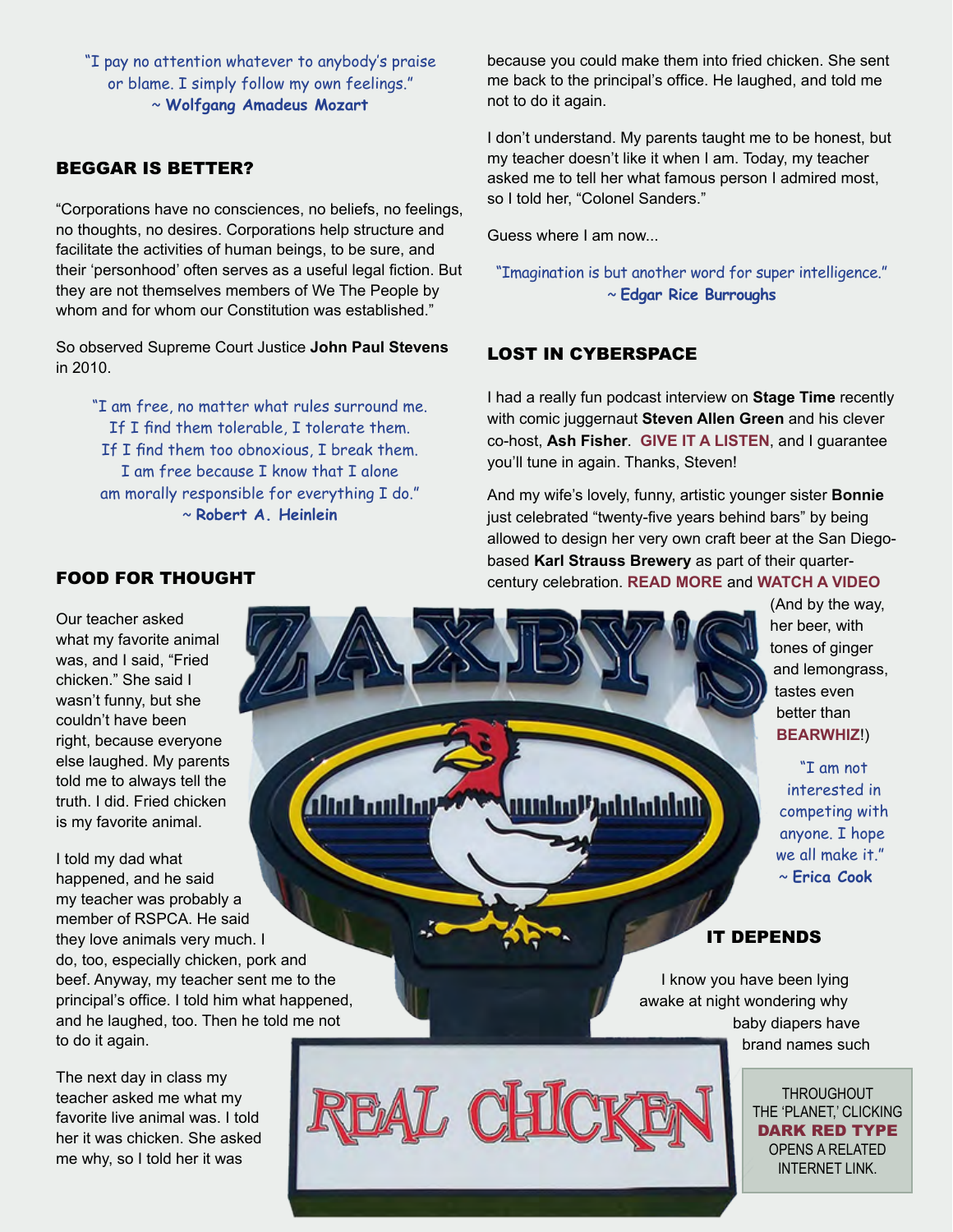as **Luvs**, **Huggies**, and **Pampers**, while undergarments for old people are called **Depends**.

Well here's the lowdown on the hole thing.

When babies crap in their pants, people are still going to Luv them and Hug them and Pamper them.



"The things of the night cannot be explained in the day." ~ **Ernest Hemmingway**

# PEE REASONABLE

Though they concede it's unlikely the public was endangered, officials in Portland, Oregon, decided to drain 38 million gallons of water from a "kidneyshaped" reservoir after some punk was cited for urinating into it at a potential cost of some \$30,000 to tax payers, and

he claims he was only peeing on a wall.

Still, a water official named Fish (sic) said, "I didn't have a choice. The professionals who report to me all said, 'Dump the water. Don't take any chances.' It's the conservative but correct call."

Frankly, I don't think most Conservatives or Liberals would agree. After all, the open reservoir contains already treated water which goes directly to customers, and odd things end up in Portland's water supply all the time with minimal risk to users. In 2008, for instance, a couple was caught skinnydipping.

Or, as W.C. Fields once said, "I never drink water. Fishes f\*\*k in it."

> "Never say you've seen the last of anything." ~ **Eudora Welty**

#### PRINCIPAL POOP

And in a similar vein, residents of Ypsilanti, Michigan have been trying for over half a year to apprehend a deranged serial shitter who's been avoiding capture after voiding his bowels on playground slides.

**ANTS ATTILLAR** 

Baffled locals even funded a billboard campaign with a Twitter Hashtag to find the

**n** CONTINUED

When old people crap in their pants, it Depends on who's in the will!

Lionel Barrymore invented the boom microphone.

~ **Phil's Phunny Phacts**

# HELL IS OTHER PEOPLE

A few minutes before the church services started, the congregation was sitting in their pews and talking. Suddenly, Satan appeared at the front of the little Texas church. Everyone started screaming and running for the exits, trampling each other in a frantic effort to get away from evil incarnate. Soon the church was empty except for one elderly cowboy who sat calmly in his pew without moving, seemingly oblivious to the fact that God's ultimate enemy was in his presence.

So Satan walked up to the man and said, "Do you know who I am?" The old cowboy replied, "Yep, sure do."

'Aren't you afraid of me?' Satan asked. 'Nope, sure ain't.' said the cowboy.

"Don't you realize I can kill you with one word?" asked Satan. 'Don't doubt it for a minute," returned the old man, in an even tone. "Did you know that I can cause you profound, horrifying AGONY for all eternity?" persisted Satan. "Yep," was the calm reply. "And you are still not afraid?" asked Satan. "Nope," said the old cowboy.

More than a little perturbed, Satan asked, "Why aren't you afraid of me?"

The old cowboy spit and calmly replied, "Been married to your sister for 48 years."

> "Sex and death are the only things that can interest a serious mind." ~ **William Butler Yeats**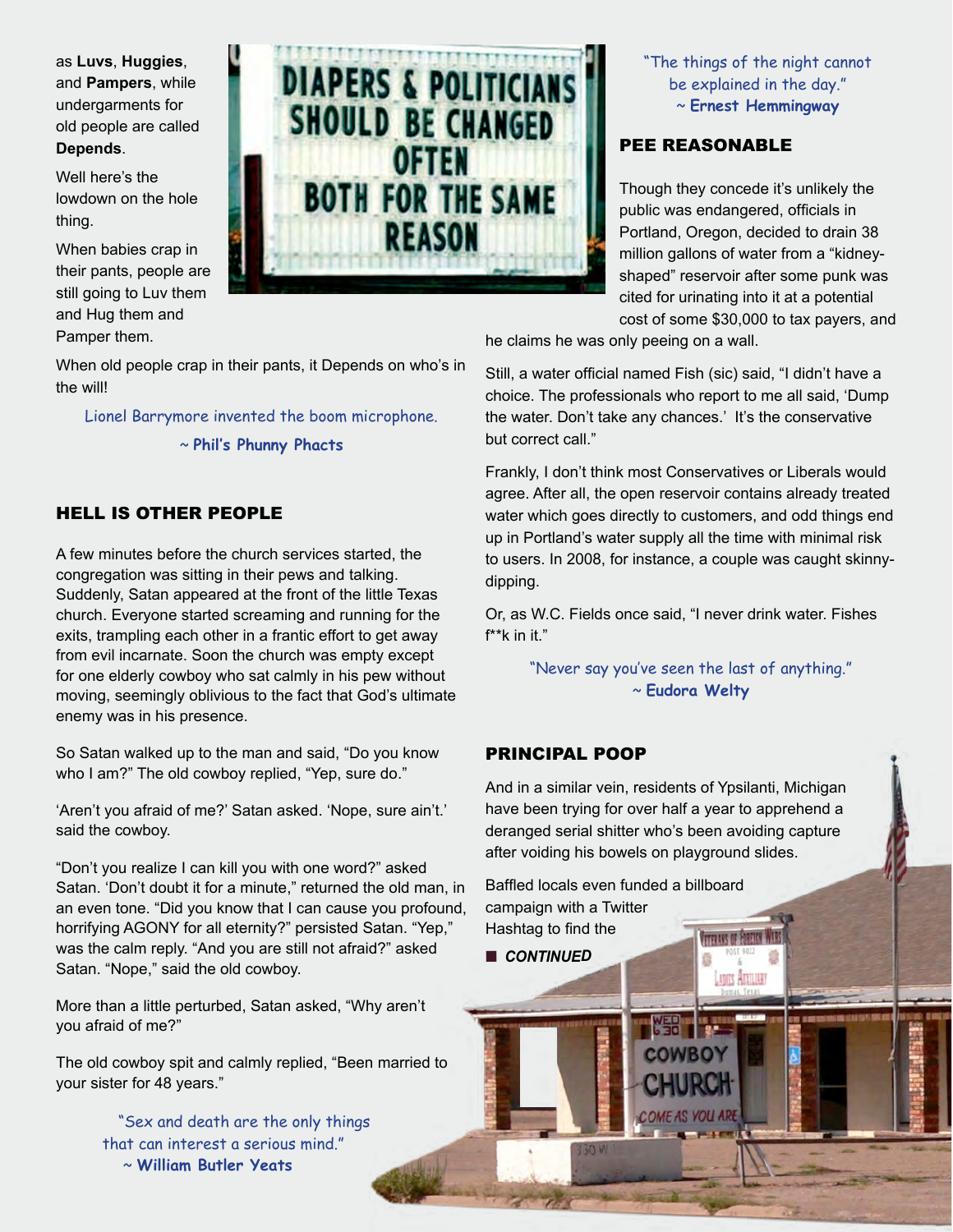

"fecal fiend" with messages like: "Do your civic doody, report the pooper," "Help us flush the pooper," and "Help us catch the poopetrator." **[MORE](http://gawker.com/serial-playground-pooper-remains-on-the-loose-in-ypsila-1564736457/+jayhathaway)**

#### "To truly laugh, you must be able to take your pain and play with it." ~ **Charles Chaplin**

# DON'T ASK

A Texan walks into a pub in Dublin and says loudly, "I hear you Irish are a bunch of hard drinkers. Well, so are we Texans, so I'll give 500 American bucks to anybody in here who can drink 10 pints of Guinness back-to-back."

The pub grows silent, but after a while, no one takes the guy up on his offer. One man even leaves. But 30 minutes later he returns and taps the Texan on the shoulder. "Is your bet still good?" he asks.

"Sure, pardner," says the Texan, and he tells the bartender to line up 10 pints of Guinness, which without a moment's pause, the local cheerily drinks down, one after another, until every pint has been drained! The regulars cheer wildly as the Texan's jaw drops in amazement, and as he hands the 500 bucks to the winner, he says, "If you don't mind me askin', buckeroo, where were you for that half hour you were gone?"

"Oh, that?" The Irishman replies, "I had to pop over to another pub to see if I could do it."

> "To find joy in work is to discover the fountain of youth." **~ Pearl Buck**

# LORD, BUCKLEY!

To swing or not to swing, that is the hanger. Is it hipper for the wig to dig the flips and the drags of the wheel of fortune? Or to come on like Kinsey against this mass mess And by his stance cover the action? Shall I knock on the pearly's Or dig the sweet sack of my pad,

Or sound the tall cat with the scythe? Hey, there's the drag.

> "The test of a policy isn't where it starts, it's where it ends." ~ **Henry Kissinger**

#### MEASURE OF A MAN

The army recently found it had too many generals and offered an early retirement bonus. They went through many retirement plans but nothing seemed to please everyone. In the end, desperate, they promised any general, who retired at once, his full annual benefits plus \$10,000 for every inch measured in a straight line between any two points on the man's body, selecting any pair of points he wished.

The first man, an Air Force general, accepted. He asked the pension man to measure from the top of his head to the tip of his toes. Six feet. He walked out with a check of \$720,000.

The second man, an Army general, asked them to measure from the tip of his up-stretched hands to his toes. Eight feet. He walked out with a check for \$960,000.

When the third general, a grizzled old Marine, was asked where to measure, he said: "From the tip of my penis to my testicles." The pension man suggested that perhaps the Marine might want to reconsider, but he stuck to his guns so they called a medical officer to do the measuring.

The doctor asked the general to drop 'em. He did. The medical officer placed the tape on the tip of the general's penis and began to work back. "My God man!" he said, "where are your testicles??"

"Vietnam," smiled the general.

"I decided to write to you to express my great fame to your work. I love to look at you! Maybe you have any souvenir - a list of your notepads, pen or something else near you. Holding a signed gadget from you will be awesome fun for me." ~ **Russian Fan**

#### BULLETIN: THIS JUST OUT

When Canadian park-goers at **Mooney's Bay** in Ottawa complained of a male flasher, the police soon caught the perpetrator in action. Then, on April 29, the **Sexual Assault and Child Abuse Unit** charged a 62-year-old white male, balding with white hair and wearing prescription glasses.

His name? **Donald Popadick**. Truth is stiffer than fiction. **[CHECK OUT](http://www.ctvnews.ca/canada/ottawa-police-arrest-donald-popadick-after-flashing-incident-in-park-1.1799024)**